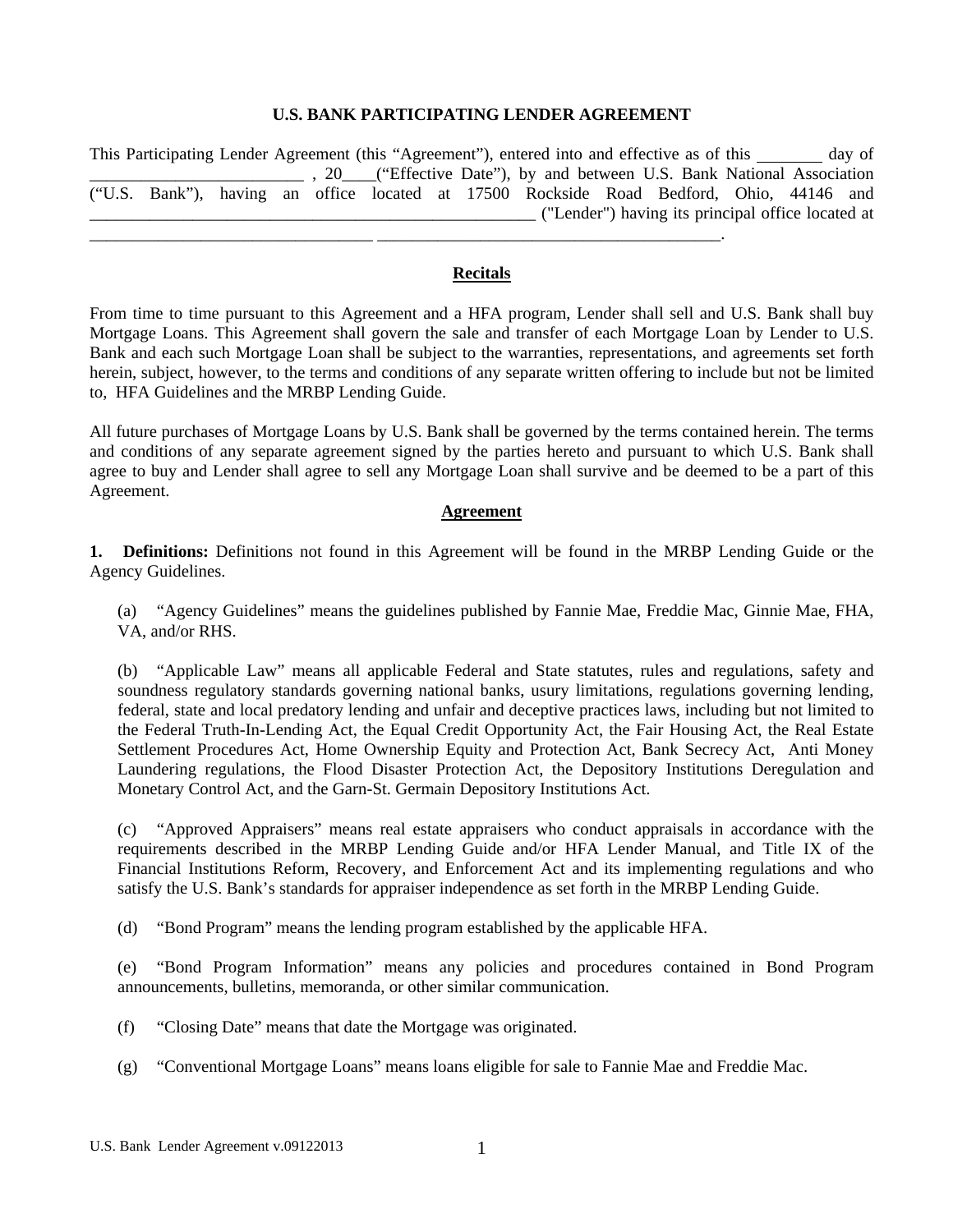(h) "Down Payment Assistance" means a loan made to a Mortgagor for down payment assistance in connection with the making of a Mortgage Loan, the payment of which is deferred until the related Mortgage Loan is satisfied.

(i) "Fannie Mae" means the Federal National Mortgage Association.

(j) "FHA" means the Federal Housing Administration of the U.S. Department of Housing and Urban Development, or other successor to its functions.

(k) "Freddie Mac" means the Federal Home Loan Mortgage Corporation.

(l) "GAAP" means the Generally Accepted Accounting Principles accounting standards, conventions, and rules that accountants follow in recording summarizing and preparing financial statements.

(m) "Ginnie Mae" means the Government National Mortgage Association.

(n) "HFA" means Housing Finance Agency.

(o) "HFA Guidelines" means the mortgage program established by or on behalf of an applicable HFA.

(p) "HFA Lender Manual" means the lending manual established and maintained by an applicable HFA.

(q) "HUD" means the U.S. Department of Housing and Urban Development.

(r) "MARI" means Mortgage Asset Research Institute, Inc.

(s) "MIDEX" means Mortgage Industry Data Exchange.

(t) "Mortgage" means a residential first lien mortgage or deed of trust encumbering real property that has a one to four family residential dwelling permanently affixed to it.

(u) "Mortgage Loan" means a qualified first lien mortgage loan originated by a Lender on residential real estate, evidenced by a Mortgage Note and secured by a Mortgage and excludes Down Payment Assistance.

(v) "Mortgage Note" means the promissory note evidencing the obligation to repay a Mortgage Loan.

(w) "Mortgaged Property" means real property encumbered by a Mortgage.

(x) "Mortgagor" means the person or persons for whose benefit, Lender has disbursed the entire proceeds of the Mortgage Note and who is/are the true and actual person(s) who submitted an application to Lender and who have been approved by Lender and/or U.S. Bank to receive the Mortgage Loan represented by the Mortgage Note and Mortgage.

(y) "MRBP Lending Guide" means the lending guide established and maintained by U.S. Bank at the website www.mrbp.usbank.com as may be amended from time to time

(z) "RHS" means the Rural Housing Service of the United States Department of Agriculture, its successors and assigns.

(aa) "U.S. Bank Lending Application" means the information provided by Lender to determine the Lender's eligibility to participate in a particular HFA program.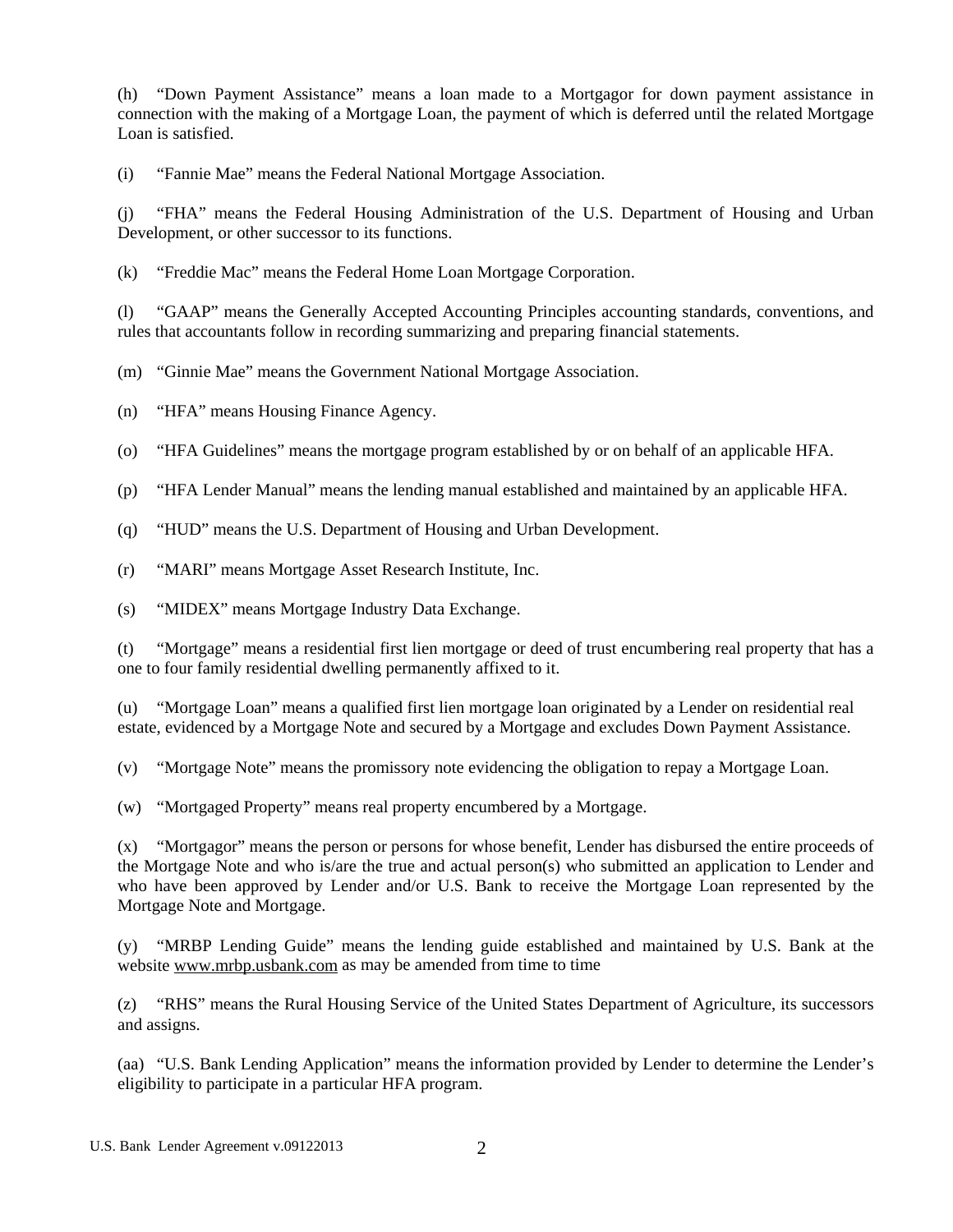(bb) "VA" means the Veterans Administration, an agency of the United States of America, or any successor to its functions.

**2. HFA Programs:** U.S. Bank and Lender acknowledge that Lender may be approved to participate in one or more HFA lending programs for which U.S. Bank is the servicer. Should Lender participate in one or more HFA lending programs, Lender agrees that the terms and conditions of this Agreement shall be binding for all the lending programs. Lender further agrees that the HFA Guidelines will be unique to each HFA lending program and Lender will be bound to those unique guidelines and Lender must meet the individual HFA's requirements prior to being eligible for review by U.S. Bank for participation. U.S. Bank will provide Lender a written authorization notifying Lender that it may participate in an individual HFA lending program.

**3. Mortgage Loans Eligible for Purchase ("Eligble Mortgage Loans"):** Lender may offer for sale to U.S. Bank eligible VA, FHA, RHS, or Conventional Mortgage Loans. All such Mortgage Loans shall be sold with servicing released to U.S. Bank. All such Mortgage Loans shall be originated and closed according to the MRBP Lending Guide and Agency Guidelines as established, and amended from time to time. The MRBP Lending Guide and the Agency Guidelines are incorporated in and made a part of this Agreement. Lender shall be responsible for ensuring the compliance of each Mortgage Loan sold hereunder with the applicable Agency Guidelines and MRBP Lending Guide, which may exist at the time of purchase. Any loans specifically identified as being non-conforming, shall be originated and closed in accordance with the specifications as outlined in the HFA Guidelines, HFA Lender Manual, and the MRBP Lending Guide.

**4. Payment for Mortgage Loans:** The purchase price and any servicing release premium paid for each Mortgage Loan shall be established by HFA Guidelines. Payment for Mortgage Loans will be made following receipt and review of closing documentation, including evidence of compliance with HFA Guidelines, applicable mortgage loan underwriting requirements, FHA, VA and/or RHS requirements, rules and regulations, as well as Applicable Law. Payment for Mortgage Loans will be made via the Federal Reserve Bank Wire Transfer System (as defined in the MRBP Lending Guide) to the party directed by Lender. Any amounts to be collected by Lender for maintenance or improvements to the property, for the escrow of taxes or insurance not yet due, or for other reserves shall be deducted from the wire amount.

**5. Document Delivery:** Lender agrees to do all acts necessary to perfect title to each Mortgage and shall sell, assign and deliver to U.S. Bank, with respect to the purchase of each Mortgage Loan the documents set forth in the MRBP Lending Guide, all subject to the approval of U.S. Bank and its legal counsel as to proper form and execution. No later than 90 days from the date of purchase Lender shall deliver to U.S. Bank the required final documentation. Should Lender fail to satisfy, within 120 days from the date of purchase, the requirements for document delivery with respect to each Mortgage Loan purchased, U.S. Bank reserves the right to assess a penalty fee in the amount listed in MRBP Lending Guide for each calendar month or portion thereof if required documentation is not received. U.S. Bank's assessment of this penalty fee shall be in addition to and not in lieu of U.S. Bank's other remedies hereunder including the remedy of repurchase as provided in Section 10 below.

**6. Lender Representations, Warranties, and Covenants:** Lender hereby represents, warrants, and covenants as follows:

(a) Lender is and will continue to be duly organized, validly existing, and in good standing under the laws of the jurisdiction in which it was incorporated or organized, as applicable, and has and will continue to maintain all licenses, registrations, and certifications necessary to carry on its business as now being conducted, and is and will continue to be licensed, registered, qualified, and in good standing in each state where property securing a Mortgage Loan is located if the laws of such state require licensing, registration or qualification in order to conduct business of the type conducted by Lender; and

(b) Lender has and will maintain the full corporate or partnership power and authority to execute and deliver the documents contemplated by this Agreement and to perform in accordance with each of the terms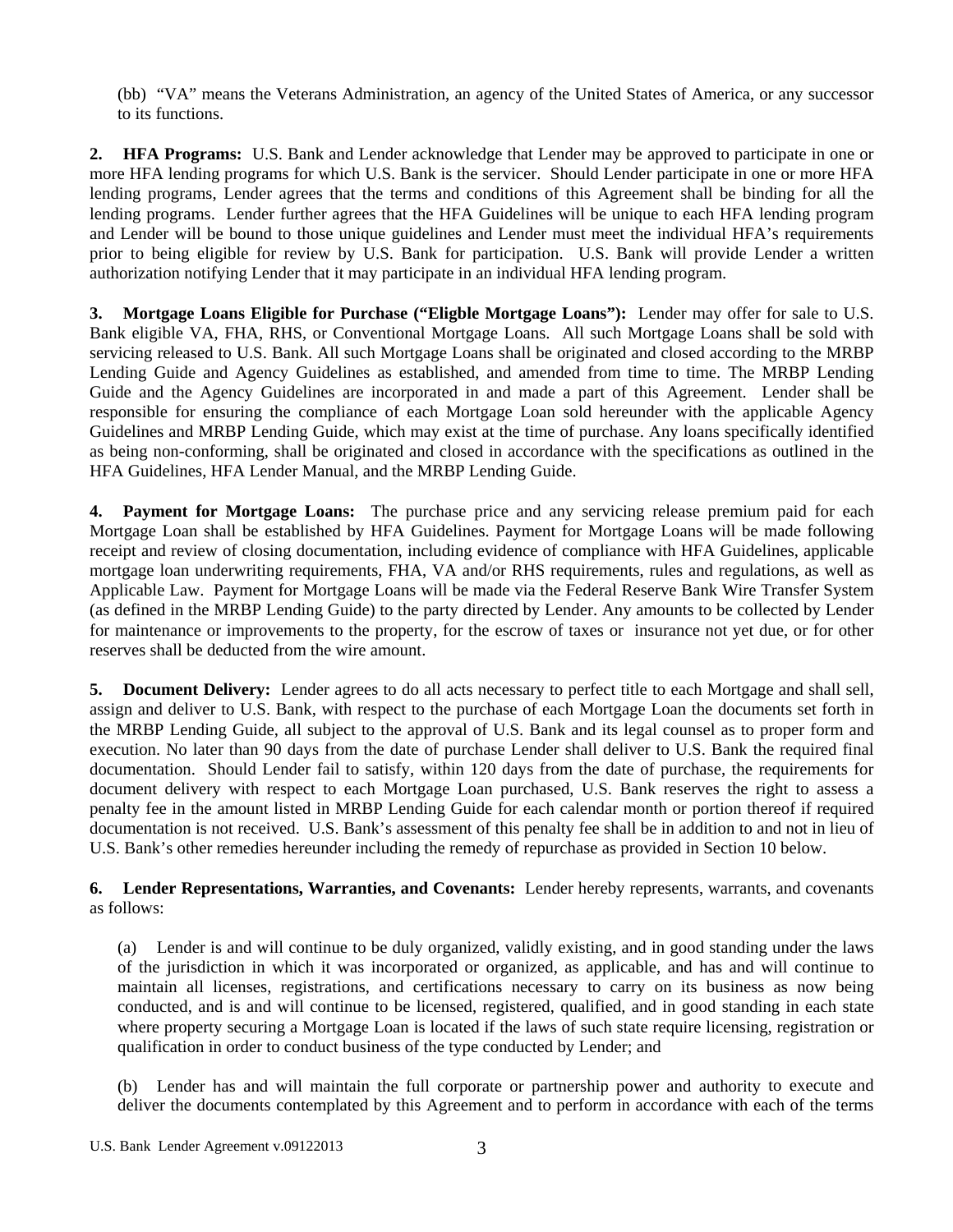thereof and the terms of the MRBP Lending Guide. The execution, delivery and performance of this Agreement by Lender and the consummation of the transactions contemplated hereby have been duly and validly authorized. This Agreement is a legal, valid, binding and enforceable obligation of Lender, and all requisite corporate or partnership action has been taken by Lender to make this Agreement valid and binding upon Lender and enforceable in accordance with its terms; and

(c) Lender has the ability to perform each and every obligation and/or requirement imposed on Lender pursuant to this Agreement, and no offset, counterclaim, or defense exists to the full performance by Lender of the requirements of this Agreement; and

(d) Neither the U.S. Bank Lending Application, this Agreement, nor any statement, report or other document furnished or to be furnished by Lender pursuant to this Agreement contains any untrue statement of material fact or omits to state a material fact necessary to make the statements contained herein or therein not misleading; and

(e) Lender has complied with, and has not violated any law, ordinance, requirement, regulation, rule or other order applicable to its business or properties, the violation of which might adversely affect the operations or financial condition of Lender to consummate the transactions contemplated by this Agreement; and

(f) All financial statements required to be submitted by Lender to U.S. Bank have been prepared in accordance with GAAP applied on a consistent basis by an independent certified accountant or other individual acceptable to U.S. Bank; and

(g) Lender has established procedures with respect to Approved Appraisers and Lender shall, upon U.S. Bank's request, provide U.S. Bank with any information Lender has in its possession regarding any appraiser or appraisal; and

(h) Lender shall at all times comply with Applicable Law and, in particular, but without limitation, shall not, at any time, (i) discourage or dissuade any person from applying for a Mortgage Loan (ii) offer or negotiate different interest rates or terms, or (iii) treat any applicant or potential applicant differently, on the basis of that person's race, sex, religion, national origin, age, color, disability, or marital status; or the fact that the person derives all or part of his/her income from any public assistance program; or the fact that the person has in good faith exercised any right under the Federal Consumer Credit Protection Act or any state antidiscrimination law; or based upon any other characteristic of the person which is defined to be a prohibited basis for credit discrimination under any Applicable Law.

**7. Lender's Representations, Warranties, and Covenants regarding Mortgage Loans:** With respect to every Mortgage Loan offered by Lender to U.S. Bank hereunder, Lender represents, warrants, and covenants as follows:

(a) U.S. Bank shall be entitled to rely upon Lender as assembler and preparer of all Mortgage Loan documents, and is under no duty whatsoever to investigate or confirm any of the information set forth therein as to its honesty, accuracy, or completeness.

(b) The Mortgage has been executed on the Closing Date by any and all person(s) necessary to create and convey a valid and legally enforceable first lien obligation in favor of Lender with respect to the Mortgage Note that is superior to all other liens or other claims, and the Mortgage Note is payable to Lender as payee and has been duly executed by the Mortgagor; and

(c) The sale of each Mortgage Loan is in Lender's ordinary course of business and will not result in (i) the breach of any term or provision of Lender's charter or bylaws, (ii) the breach of any term or provision of, or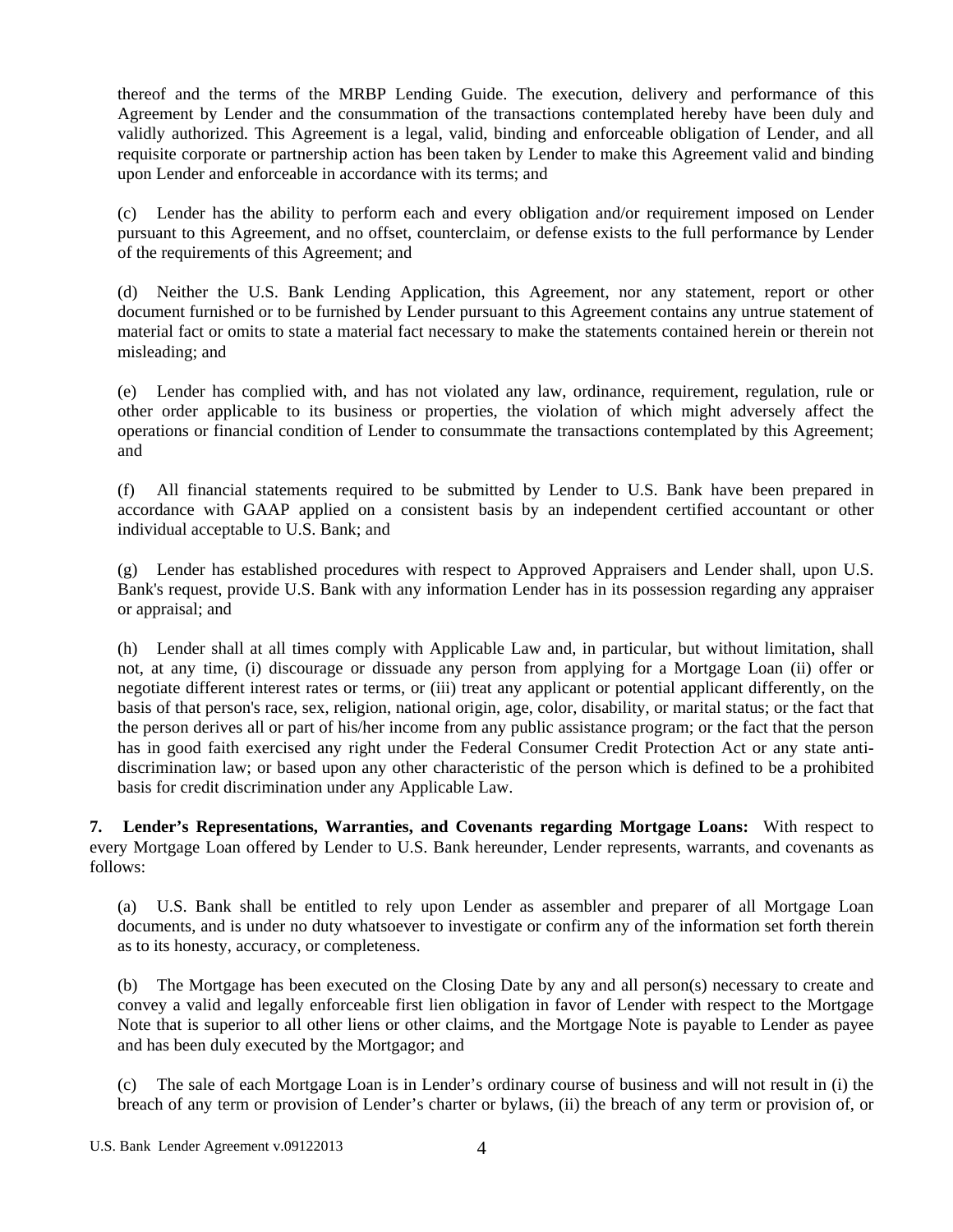conflict with or constitute a default of or result in the acceleration of any obligation under any agreement, indenture, loan or credit agreement, or other instrument to which Lender or any of its property is subject, or (iii) the violation of any law, rule, regulation, order, judgment, or decree to which Lender or any of its property is subject; and

(d) The entire proceeds of a Mortgage Loan was used by the Mortgagor to finance or refinance the purchase or initial construction of the Mortgaged Property, and the Mortgaged Property is or will be used by the Mortgagor as his/her/their principal residence or for such other purpose as is permitted by investor guidelines, HFA Guidelines or under the MRBP Lending Guide; and

(e) The Mortgage contains enforceable provisions that give the Mortgage holder rights and remedies to realize against the Mortgaged Property as expeditiously as Applicable Law allows, including, without limitation, the power of sale; and

(f) Lender has good and merchantable title to the Mortgage Loan as of the Closing Date and the assignment of each Mortgage Loan from Lender to U.S. Bank is valid, sufficient, enforceable and conveys good title to such Mortgage Loan to U.S. Bank, free and clear of any liens, claims, or encumbrances upon such Mortgage Loan; and Lender has not effected any assignment, sale or hypothecation of the Mortgage Loan, except in favor of U.S. Bank; and

(g) Lender will execute and deliver to U.S. Bank all instruments necessary to convey to U.S. Bank all rights, titles and interests in and to each Mortgage Loan and all documents evidencing insuring, guaranteeing or securing each Mortgage Loan; and

(h) All taxes and governmental assessments that became due and owing prior to the Closing Date in respect to each Mortgaged Property have been paid; and

(i) An escrow of funds in an amount sufficient, in accordance with industry standards or any applicable HUD regulations, to cover a portion of one calendar year's payments of taxes and governmental assessments, hazard insurance and, if applicable, mortgage insurance premiums or guaranty fees on each Mortgaged Property, has been established; and

(j) The unpaid principal balance of each Mortgage Loan is as stated; no part of each Mortgaged Property has been released from the lien securing each Mortgage Loan; the terms of each Mortgage Loan have in no way been changed or modified; and each Mortgage Loan is current and not in default and no condition or circumstance exists that, with the passage of time, would constitute a default; and

(k) Lender is the sole owner of each Mortgage Loan to be sold under this Agreement and has the requisite power and authority to sell, transfer, and assign such Mortgage Loan on the terms herein set forth, free and clear of all liens, claims and encumbrances upon such Mortgage Loan; and

(l) Each Mortgage Loan is of acceptable quality and is eligible for sale to the Fannie Mae, Ginnie Mae, Freddie Mac, FHA, VA, RHS, or non-conforming Investor whose Mortgage Loan eligibility specifications are outlined in the HFA Guidelines, Agency Guidelines or the MRBP Lending Guide and whose decision regarding acceptable quality and eligibility is determinative; and

(m) No predatory or deceptive lending practices, including but not limited to the extension of credit without regard for a Mortgagor's ability to repay the Mortgage Loan, and/or the extension of credit which has no apparent benefit to the Mortgagor were employed in connection with the Mortgage Loan application. Each Mortgage Loan application is in compliance with the anti-predatory lending eligibility requirements of the MRBP Lending Guide, Agency Guidelines and Applicable Law; and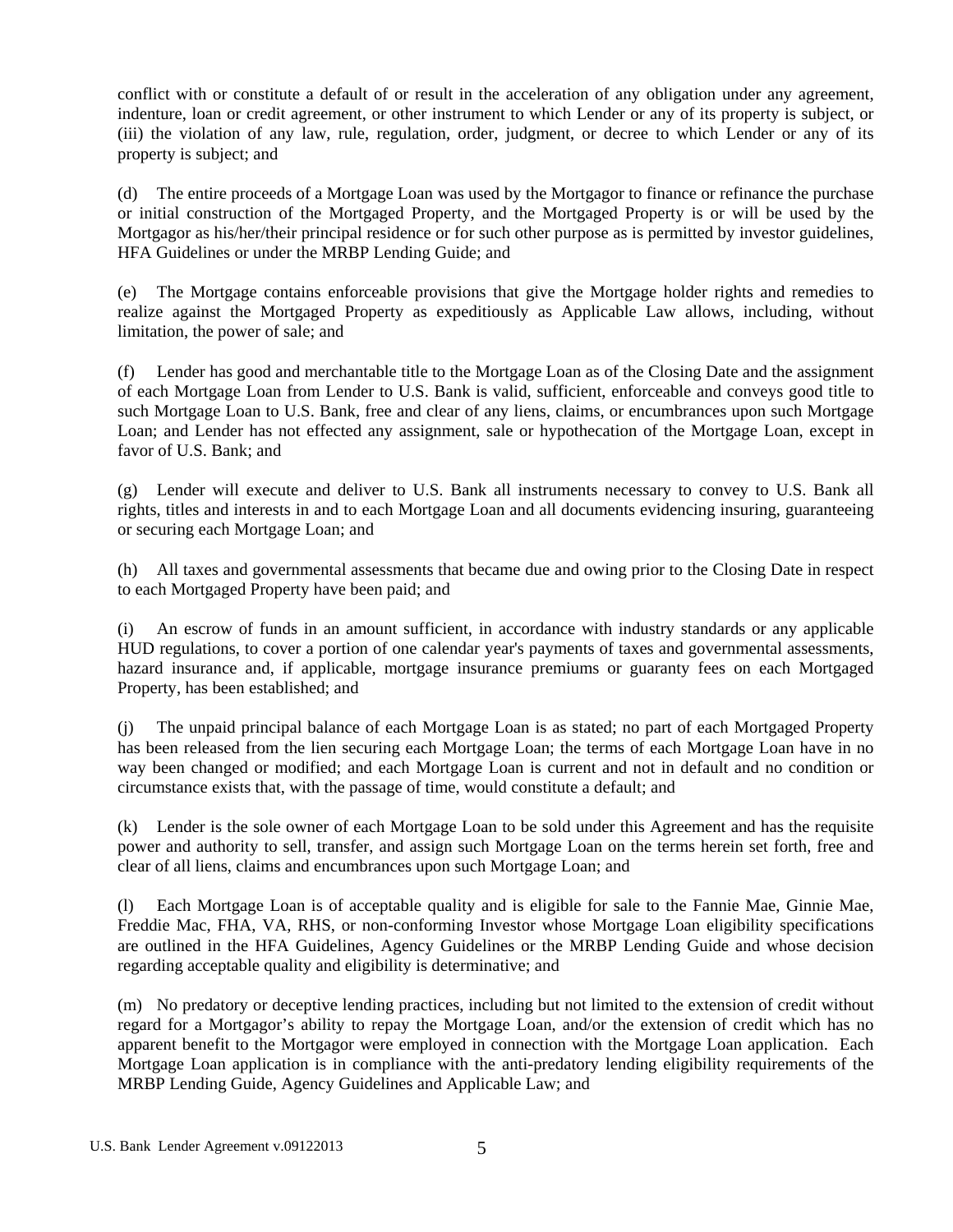(n) Each Mortgage Loan was properly closed in accordance with the requirements of the MRBP Lending Guide, HFA Guidelines,and all Agency Guidelines and Applicable Law as determined by U.S. Bank and/or the HFA. Each Mortgage Loan complies, as determined by U.S. Bank and/or the applicable agency, with Applicable Law; the MRBP Lending Guide, HFA Guidelines , and all Agency Guidelines; and

(o) The Mortgagor has duly executed and delivered appropriate evidence indicating that the Mortgagor has received any and all disclosure materials as required by Applicable Law; and

(p) The full original principal amount of each Mortgage Loan has been advanced to the Mortgagor, either by direct payment, or by payment made on the Mortgagor's request or approval; and all costs, fees, and expenses incurred in making, closing and recording such Mortgage Loan, have been paid; and

(q) There is in force a paid-up mortgagee policy of title insurance on each Mortgage Loan in an amount not less than the outstanding principal balance of the Mortgage Loan, affirming that the Mortgagor has fee simple, indefeasible title to the Mortgaged Property and insuring the validity and priority of Lender's first lien securing the Mortgage Loan, and such mortgagee policy of title insurance does not contain any exceptions to or defects in title not otherwise disclosed to and approved in advance by U.S. Bank in writing; and

(r) There is a valid paid-up hazard insurance policy in force, at the time of the purchase of each Mortgage Loan by U.S. Bank issued or written by an insurance company with a Best's Key Rating Guide financial size category of Class III or better, in an amount equal to at least the full replacement value of the improvements on the property secured by the Mortgage. The policy shall be of a type at least as protective as fire and extended coverage and shall contain a mortgagee clause and loss payable clause to the U.S. Bank in the form of the standard mortgage clause which clause shall protect the mortgagee's interest in the insured property separate and apart from the Mortgagor's interest in order that the mortgagee shall not subject to any act, neglect, omission or misrepresentation of the insured which might void or breach coverage under the policy. Also, the policy shall contain suitable provisions for payment on all present and future mortgages on such premises in order of precedence. For properties in a designated special hazard area, which would include but not be limited to: wind, flood or sinkhole perils, there is in force a paid-up insurance policy or rider that provides coverage for such hazards. For properties located in a condominium or planned unit development project, Lender will provide a certificate of insurance naming U.S. Bank as the insured plus a certified true copy of the Master Hazard and Liability Policy; and

(s) All documents submitted or delivered are authentic, and all other representations as to each Mortgage Loan sold are true and correct and meet the requirements and specifications of all parts of this Agreement and the MRBP Lending Guide; and

(t) Each Mortgage, Mortgage Note, and all other Mortgage Loan documents executed by the Mortgagor create legal, valid and binding obligations of the Mortgagor, enforceable in accordance with their terms, there exists as of the Closing Date no right of offset, defense, right of rescission, homestead right, or counterclaim with respect to the Mortgage Note or any of the other documents, and there is no pending or threatened litigation that might affect the validity or enforceability of the Mortgage Note or the Mortgage; and

(u) Each Mortgaged Property is either free of damage and in good repair or the proceeds of the Mortgage Loan will be used to purchase and rehabilitate the Mortgaged Property, there is no proceeding pending or threatened for a partial or total condemnation or partition of the Mortgaged Property, and either there are no mechanic's or similar liens or claims that have been filed for work, labor or material (and no rights are outstanding that under applicable law could give rise to such a lien or claim) affecting the Mortgaged Property or such liens and claims have been insured against under the final Mortgagee Policy of Title Insurance; and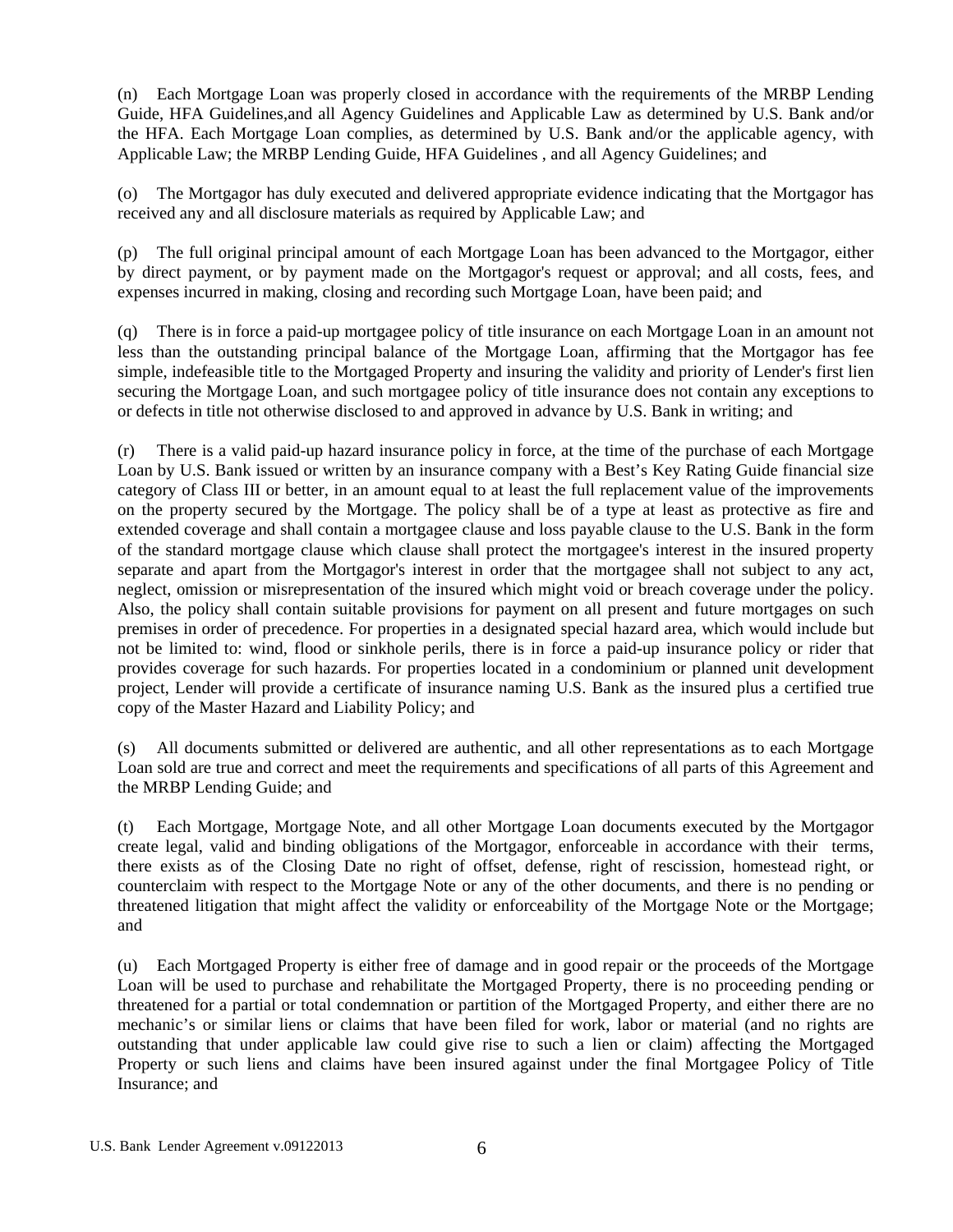(v) As of the Closing Date, to the best of Lender 's knowledge, after reasonable inspection, each Mortgaged Property was not affected by any condition arising from the presence of any dangerous, toxic or hazardous pollutants, chemicals, wastes, or substances; and

(w) All improvements on each Mortgaged Property, including new construction, have been or will be completed in full compliance with any applicable laws, regulations, or building codes and standards, and that the improvements comply with the laws, regulations, or building codes and standards in effect; and

(x) With respect to each appraisal delivered to U.S. Bank in connection with a prospective Mortgage Loan, the appraisal has been prepared by an Approved Appraiser, Lender has reviewed the appraisal and found the appraisal acceptable in accordance with the standards set forth in the MRBP Lending Guide; and

(y) No Mortgage Loan is (i) subject to, covered by or in violation of the Home Ownership and Equity Protection Act ("HOEPA") or (ii) classified as "high cost", "covered", "high risk home", "threshold", or "predatory" loan under any other applicable state, federal or local law, including any predatory or abusive lending laws (or similarly classified loans using different terminology under a law imposing heightened scrutiny or additional legal liability for residential mortgage loans having high interest rates, points and/or fees) or (iii) in violation of any state law or ordinance comparable to HOEPA.

- **8. U.S. Bank's Representations, Warranties, and Covenants:** U.S. Bank represents, warrants and covenants as follows:
	- (a) U.S. Bank is and will continue to be a national bank and in good standing under the laws of the United States; and
	- (b) The execution, delivery and performance of this Agreement by U.S. Bank and the consummation of the transactions contemplated hereby have been duly and validly authorized. This Agreement is a legal, valid, binding and enforceable obligation of U.S. Bank, and all requisite corporate action has been taken by U.S Bank to make this Agreement valid and binding upon U.S. Bank and enforceable in accordance with its terms; and
	- (c) U.S. Bank has the ability to perform each and every obligation and/or requirement imposed on U.S. Bank pursuant to this Agreement, and no offset, counterclaim, or defense exists to the full performance by U.S. Bank of the requirements of this Agreement.

**9. Bond Program Information:** In addition to all of the obligations, agreements, representations and warranties specifically set forth herein, Lender hereby agrees to perform all obligations and agreements, make all representations and warranties, and comply with all the provisions of the Bond Program Information. This Bond Program Information may be modified or amended from time to time. Modifications and additions to the Bond Program Information shall become effective upon the date received by Lender. All provisions of the Bond Program Information are hereby incorporated into this Agreement by reference.

**10. Repurchase of Mortgage Loans & Reimbursement:** Lender shall repurchase any Mortgage Loan sold to U.S. Bank or reimburse U.S. Bank for any and all claims, demands, actions, damages, suits and liabilities arising out of or related to a Mortgage Loan at any time upon the occurrence of any of the following events:

- (a) Any false statement, misstatement, or act of omission of material fact contained in the Mortgage Loan documentation resulting from Lender's negligence or failure to exercise due diligence; or
- (b) Lender fails to obtain FHA insurance, VA or RHS guaranty, private mortgage insurance, or if such insurance or guaranty lapses or for any reason becomes unavailable, as a result of any negligent act or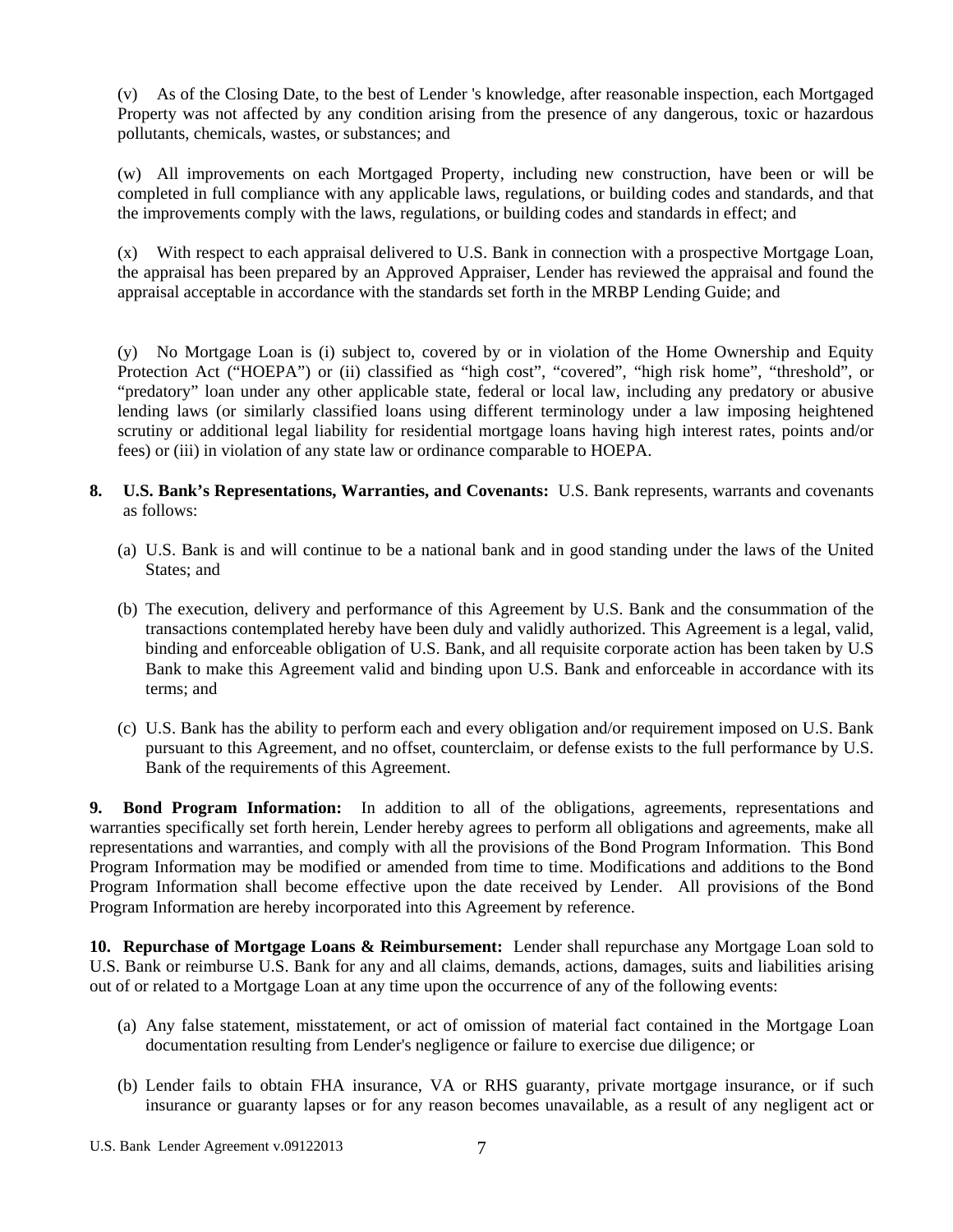omission by Lender, or the failure by Lender to obtain such insurance or guaranty within ninety days from the date of purchase; or

- (c) U.S. Bank is required to repurchase any Mortgage Loan it sold to any investor, including, but not limited to, Fannie Mae and Freddie Mac, and the Mortgage Loan has been determined to be ineligible for purchase or not of acceptable quality either by investor demand, quality control review or indemnification demand or was ineligible for purchase as a result of a violation of any Agency Guideline for the said loan product or private mortgage insurance guidelines and/or provisions of the MRBP Lending Guide; or
- (d) Any representation or warranty made by Lender under this Agreement or the MRBP Lending Guide with respect to any Mortgage Loan shall, in the reasonable opinion of U.S. Bank, be, in whole or in part and with or without knowledge of Lender, false at the time when made by Lender or become false upon the occurrence of subsequent events; or
- (e) Any material fraud, misrepresentation or act of omission with respect to the information submitted on a particular Mortgage Loan is determined to exist by U.S. Bank or another investor. This includes, but is not limited to, Mortgagor or other third party fraud or misrepresentation, and any misrepresentation of Mortgagor's income, funds on deposit, or employment, or of the occupancy status of the Mortgaged Property; or
- (f) Lender's breach of any covenant or obligation to U.S. Bank under this Agreement or the MRBP Lending Guide with respect to a Mortgage Loan, specifically including, without limitation, Lender's obligations under Sections 3, 4, or 5.

The repurchase price for any Mortgage Loan that Lender is required to repurchase from U.S. Bank shall be an amount equal to its then unpaid principal balance of the Mortgage Loan on the date of repurchase, plus accrued interest, any servicing release premium paid, any Down Payment Assistance, if applicable, and direct expenses (including attorney's fees) incurred by U.S. Bank for any actions taken by it concerning, as a result of, or in connection with, any of the events or circumstances set forth herein as cause for repurchase. U.S. Bank's exercise of its right to have Lender repurchase any Mortgage Loan hereunder shall be in addition to, and not in lieu of, any other rights or remedies which U.S. Bank may have against Lender hereunder or under Applicable Law.

This Section shall survive termination of this Agreement.

# **11. Term and Termination:**

- (a) **Term.** This Agreement will commence on the Effective Date and will continue in full force and effect for one 12 month term, unless terminated earlier by either Party pursuant to the termination rights set forth in this Agreement. Thereafter, this Agreement will automatically renew and continue for successive one year terms until terminated by either Party pursuant to the termination rights set forth in this Agreement.
- (b) **Events of Default.** Each of the following shall constitute an Event of Default on the part of Lender under this Agreement: (i) any breach by Lender of any of Lender's representations, warranties, or covenants set forth in this Agreement or the MRBP Lending Guide; (ii) the failure of Lender to perform any of its obligations under this Agreement or the MRBP Lending Guide; (iii) the occurrence of any act of insolvency or bankruptcy concerning Lender; (iv) Lender's failure to meet any capital, leverage, or other financial standard imposed by any applicable regulatory authority, warehouse lender, or in U.S. Bank's sole opinion, any material adverse change occurs in the financial condition of Lender; and (v) any federal or state regulatory authority or licensing agency shall cancel, rescind, or fail to renew Lender's license or institute any action against Lender for fraud or criminal conduct.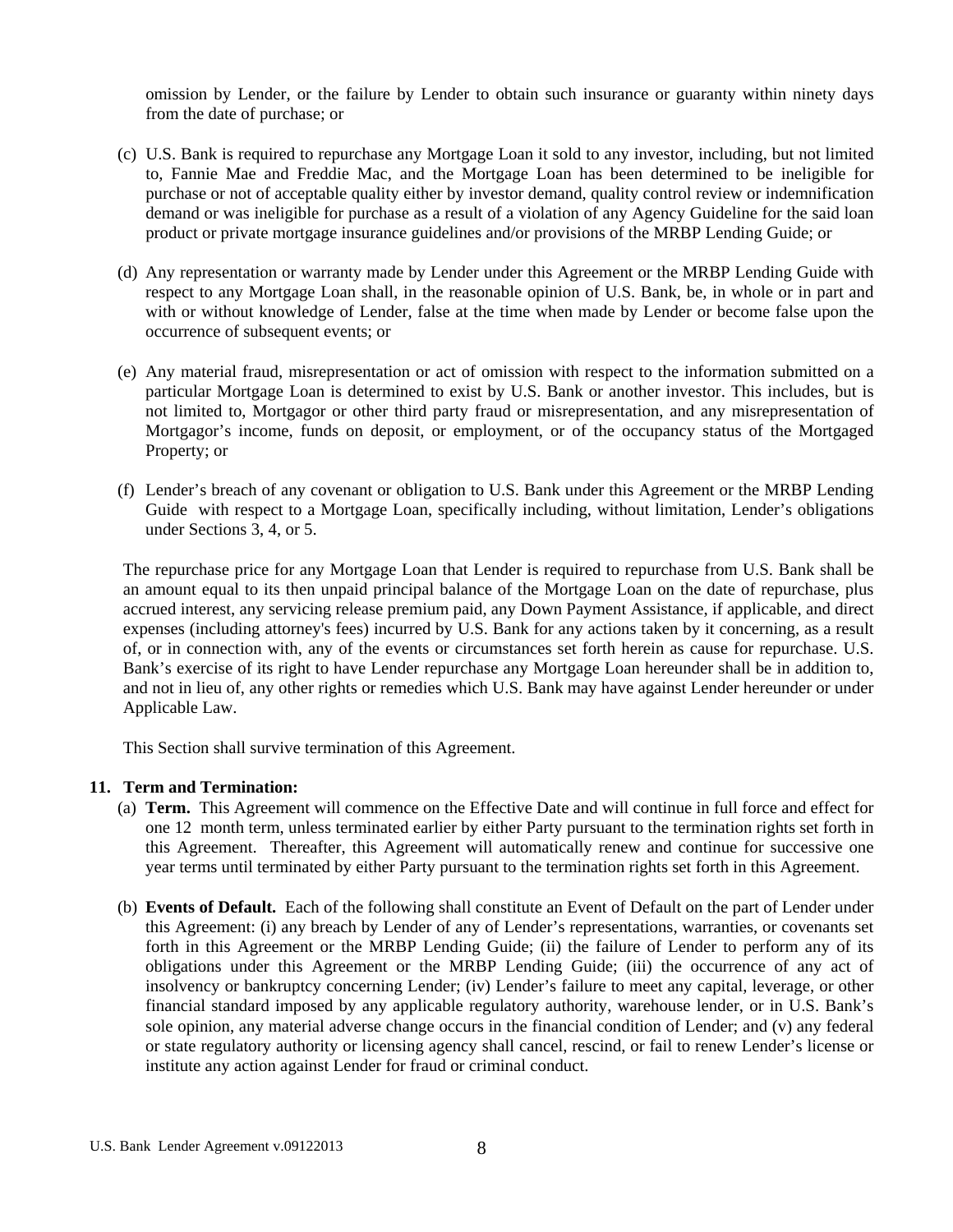(c) **Termination.** This Agreement may be terminated with respect to future purchases of Mortgage Loans by either party at any time by giving 30 day written notice of its decision to terminate this Agreement to the other party that complies with Section 15 of this Agreement. Upon the occurrence of any Event of Default as described in Section 11(b) of this Agreement(i), (ii), (iv) or (v), U.S. Bank may (1) terminate this Agreement by giving 30 day written notice to Lender if Lender fails to remedy or cure the breach, if such breach is curable, to U.S. Bank's satisfaction within 15 calendar days following written notice from U.S. Bank stating, with particularity and in reasonable detail, the nature of the claimed breach, or (2) without affecting any other rights or remedies available to U.S. Bank under this Agreement or at law or in equity, immediately suspend all registrations and lock-ins and may refuse to fund any or all Mortgage Loans, pending the cure, to U.S. Bank's satisfaction, of such Event of Default. Upon the occurrence of an Event of Default under Paragraph 11(b)(iii), this Agreement shall terminate automatically. Termination of this Agreement shall not in any respect change, alter, or modify the obligations of U.S. Bank and Lender with respect to Mortgage Loans that have been purchased by U.S. Bank from Lender prior to the date of such termination.

**12. Indemnification:** Lender shall protect, indemnify, and hold U.S. Bank harmless from and in respect to, any and all losses, liabilities, reasonable costs, and expenses, including attorneys' fees, that may be incurred by U.S. Bank with respect to, or proximately resulting from (a) any breach of any representation, warranty, or covenant of Lender hereunder; (b) Lender's refusal to repurchase any Mortgage Loan that has been determined to be ineligible for purchase or not of acceptable quality either by investor demand, quality control review or indemnification demand; (c) any inaccuracy or incompleteness in the Mortgage Loan documents or any act or omission by Lender, its agents and employees, including but not limited to failure to comply with applicable state, federal and local statutes or regulations; and (d) to the extent Lender, its agents or employees, commits an actual wrong, or makes some error or omission in the preparation of any Mortgage Loan or its documents.

**13. MARI and MIDEX Release:** Lender understands that U.S. Bank performs quality control reviews of the Mortgage Loans that Lender submits to U.S. Bank for purchase. Lender hereby consents to the release of information about any loan application that is believed to contain misrepresentations and/or irregularities. Lender agrees and gives its consent that it and its employees may be named as the originating entity or loan officers on such loans, whether or not Lender or its employees are implicated in the misrepresentations and/or irregularities. Lender hereby releases and agrees to hold harmless U.S. Bank, MARI, all MIDEX subscribers, and any trade associations that endorse the MIDEX system from any and all liability for damages, losses, costs, and expenses that may arise from the reporting or use of any information submitted by U.S. Bank or any other MIDEX subscriber to MARI, recorded in the MIDEX system, and used in any way by U.S. Bank or any other MIDEX subscriber.

## **14. Refund of Service Release Premiums:**

- (a) If any Mortgage Loan is prepaid within 3 months following the date of purchase by U.S. Bank, Lender shall refund to U.S. Bank all service release premiums received from U.S. Bank with respect to that Mortgage Loan.
- (b) If any Mortgage Loan, underwritten by Lender, becomes delinquent during the first 3 scheduled monthly payments that are payable to the U.S. Bank, and the Mortgage Loan is not brought current by the borrower within 90 days of such delinquency, Lender shall refund to U.S. Bank all service release premiums received by Lender from U.S. Bank with respect to that Mortgage Loan, additionally, a processing fee of \$1,000 on Conventional Mortgage Loans and \$3,000 on FHA, VA and RHS Mortgage Loans shall be due from Lender and payable to U.S. Bank.

**15. Notices:** All notices, certificates or other communications hereunder shall be deemed given when personally delivered, delivered by overnight courier, or mailed by certified or registered mail, postage prepaid, return receipt requested, addressed to the addresses below. Lender or U.S. Bank may, by notice given hereunder, designate any further or different addresses to which subsequent notices, certificates or other communications shall be sent.

U.S. Bank Lender Agreement v.09122013 9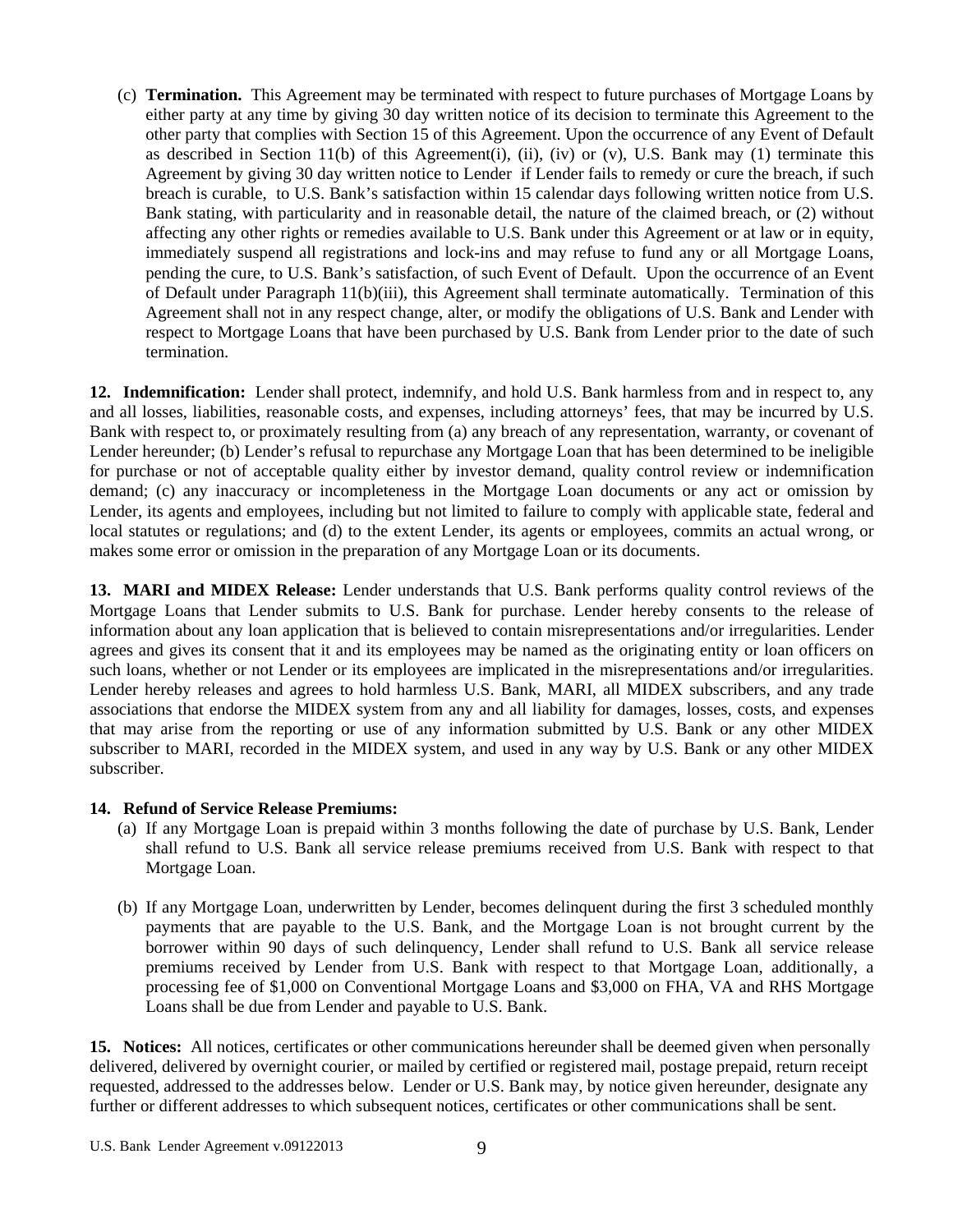As to the Lender: As to U.S. Bank:

U.S. Bank National Association 17500 Rockside Road Bedford, OH 44146 Attn: Managing Director

**16. Right to Audit:** U.S. Bank's business operations are regularly audited by (1) various government agencies having supervisory and regulatory authority over U.S. Bank (the "Regulatory Authorities") and (2) U.S. Bank's own internal auditors. Lender must fully cooperate with U.S. Bank's efforts to meet its regulatory obligations and must comply in a timely manner with U.S. Bank's requests for documentation and information. Lender must make its books, records, and operations relating to all products and services provided to U.S. Bank available for audit or inspection by the Regulatory Authorities, by U.S. Bank, or by U.S. Bank's independent auditors with at least 48 hours' advance notice from U.S. Bank. Lender must provide to U.S. Bank Lender's audit reports including performance, financial, internal control and security reviews; SAS 70 type II, SSAE 16 or equivalent; penetration testing, intrusion detection; and firewall configuration. Lender must provide annual audited financial statements (including balance sheet, statements of income and expenses, cash flow statements, Report of Compliance with Specific Requirements Applicable to HUD Program Transactions, Report on the Internal Control Structure and Computation of Compliance with FHA Net Worth Requirements) to U.S. Bank within 90 days after the close of its fiscal year prepared by independent certified public accountants in accordance with GAAP. If a deficiency is noted or determined in any such audit report, Lender must also provide to U.S. Bank any and all documentation related to resolution of the audit deficiencies and the corrective actions implemented to prevent recurrence of such deficiency. Lender must also submit copies of current mortgage licenses Lendor holds (where applicable). If U.S. Bank is the sponsor of Lender under the FHA Loan Correspondent Program, Lender will allow U.S. Bank access to its office facilities and loan records during normal business hours for an on-site compliance audit in accordance with HUD quality control requirements.

### **17. Insurance:**

(a) Required Insurance. Without limiting Lender's liability to U.S. Bank, Lender, at its sole cost and expense, will maintain adequate insurance coverage to protect U.S. Bank from any losses or claims which may arise out of the performance of obligations throughout the term of this Agreement, including renewal periods and transition periods. Such coverage will include:

(1) Workers' compensation (statutory limits) and employer's liability (\$1,000,000 limits) insurance to the extent required by the laws of the state(s) in which the services are performed; and

(2) Commercial general liability and property damage insurance with combined bodily injury and property damage limits of at least \$2,000,000 combined single limit for bodily injury, death, property damage, including personal injury, contractual liability, independent contractors, broad-form property damage, and products and completed operations coverage, naming U.S. Bank as an additional insured; and

(3) Mortgage bank bond or mortgage originator policy of at least \$1,000,000; and

(4) Fidelity bonding of at least \$1,000,000 for claims based upon and damages arising out of or relating to Lender's employees' fraudulent or dishonest acts, and Bank shall be named loss payee in any proof of loss filed in connection with the services provided; and

(5) Errors and Omissions Insurance or comparable coverage of at least \$1,000,000 for claims based and damages arising out of or relating to Lender's employees' negligence, omissions, errors, or similar malfeasance of the Lender personnel.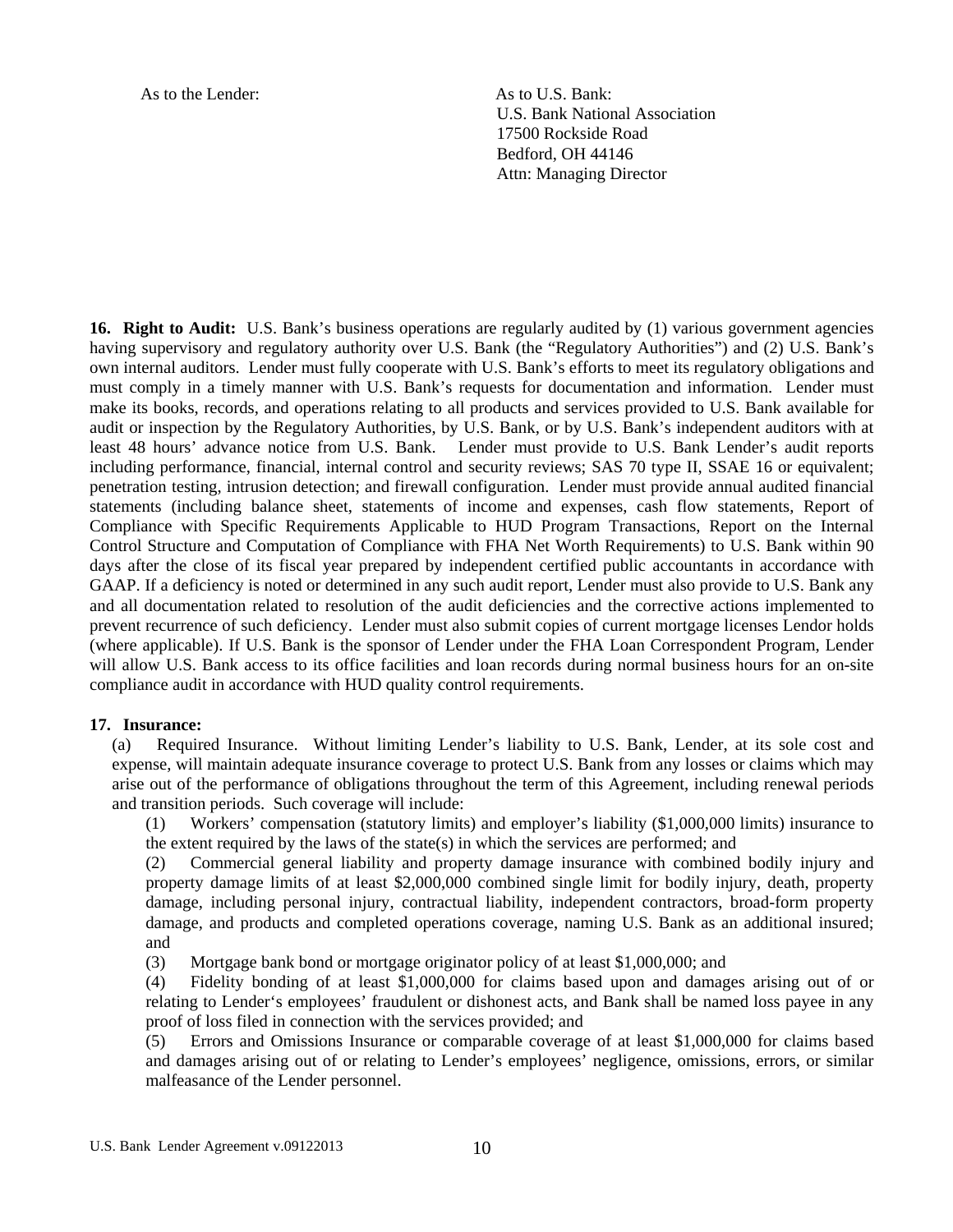All the insurance policies required to be obtained pursuant to this Agreement will be with companies licensed to do business in the state where the services will be performed and rated no less than Standard and Poor's AAAa to Claims Paying Ability or BBq to Qualified Solvency Rating as to financial rating and no less than Aas to Policy Holder's Rating in the current edition of Best's Insurance Guide (or with an association of companies each of the members of which are so rated). The foregoing requirements as to the types and limits of insurance coverage to be maintained by Lender and any approval or waiver of said insurance by U.S. Bank is not intended to and will not in any manner limit or qualify the liabilities and obligations otherwise assumed by Lender pursuant to this Agreement, including the provisions concerning the indemnification obligations of Lender. Such insurance will be primary and noncontributory to an insurance or self-insurance maintained by U.S. Bank.

(b) Certificates of Insurance. Lender shall deliver certificates of insurance and additional insured endorsements for the applicable policies, to U.S. Bank at execution of this Agreement and no less than annually or upon U.S. Bank's request thereafter. The certificates of insurance shall evidence the coverage types, amounts described above, and set forth the amount of all deductibles, and will be endorsed:

(1) In the name of U.S. Bank, its officers, agents, and employees as additional insured (required for General Liability policy only);

(2) To provide that each of the policies is primary insurance with respect to any other insurance available to U.S. Bank as to any claim for which coverage is afforded under the policy; and

(3) To provide that the policy shall apply separately to each insured against whom a claim is made or suit is brought (required for Commercial General Liability policy only).

(c) Cancellation or Lapse of Insurance. Lender shall give U.S. Bank 30 days' prior written notice of cancellation, non renewal, or material change in coverage, scope or amount of any insurance policy. Should Lender fail to keep in effect at all times the insurance coverage required under this Section, U.S. Bank may, in addition to and cumulative with any other remedies available at law, equity, or under this Agreement withhold payments to Lender required under this Agreement in an amount sufficient to procure the insurance required in this Section. If such right to withhold is insufficient, U.S. Bank may, at its sole option, procure sufficient insurance coverage or a similar instrument, and Lender agrees to reimburse U.S. Bank for any and all costs incurred by U.S. Bank as a result.

(d) Claims made coverage. To the extent that any insurance coverage required under this Section is purchased on a "claims-made" basis, such insurance shall cover all prior acts of Lender during the term of this Agreement, and such insurance shall be continuously maintained until at least 3 years beyond the expiration or termination of this Agreement, or Lender shall purchase "tail" coverage, effective upon termination of any such policy or such termination or expiration of this Agreement, to provide coverage for at least 3 years from the occurrence of either such event.

**18. Realtionship of the Parties:** This Agreement nor any purchase of Mortgage Loans pursuant hereto shall constitute any agency relationship, legal representation, joint venture, partnership or employment between U.S. Bank and Lender. Neither party is in any way authorized to make any contract, agreement, warranty, or representation, or to create any obligation, express or implied, on behalf of the other.

**19. Right to Offset:** The Lender grants U.S. Bank the right of set off and U.S. Bank may deduct any and all fees, penalties, repurchase amounts, make-whole amounts, indemnification amounts, or other sums owed to U.S. Bank by the Lender under the terms of this Agreement or the terms of any other agreement between U.S. Bank and the Lender or the terms of the MRBP Lending Guide from the purchase price for Eligible Mortgage Loans being purchased by U.S. Bank from the Lender pursuant to this Agreement.

**20. Entire Agreement:** This Agreement, the HFA Guidelines, the Agency Guidelines, and the MRBP Lending Guide contain the entire agreement of the parties with respect to the subject matter hereof, and there are no representations, inducements, or other provisions other than those expressed in writing and included herein. No

U.S. Bank Lender Agreement v.09122013 11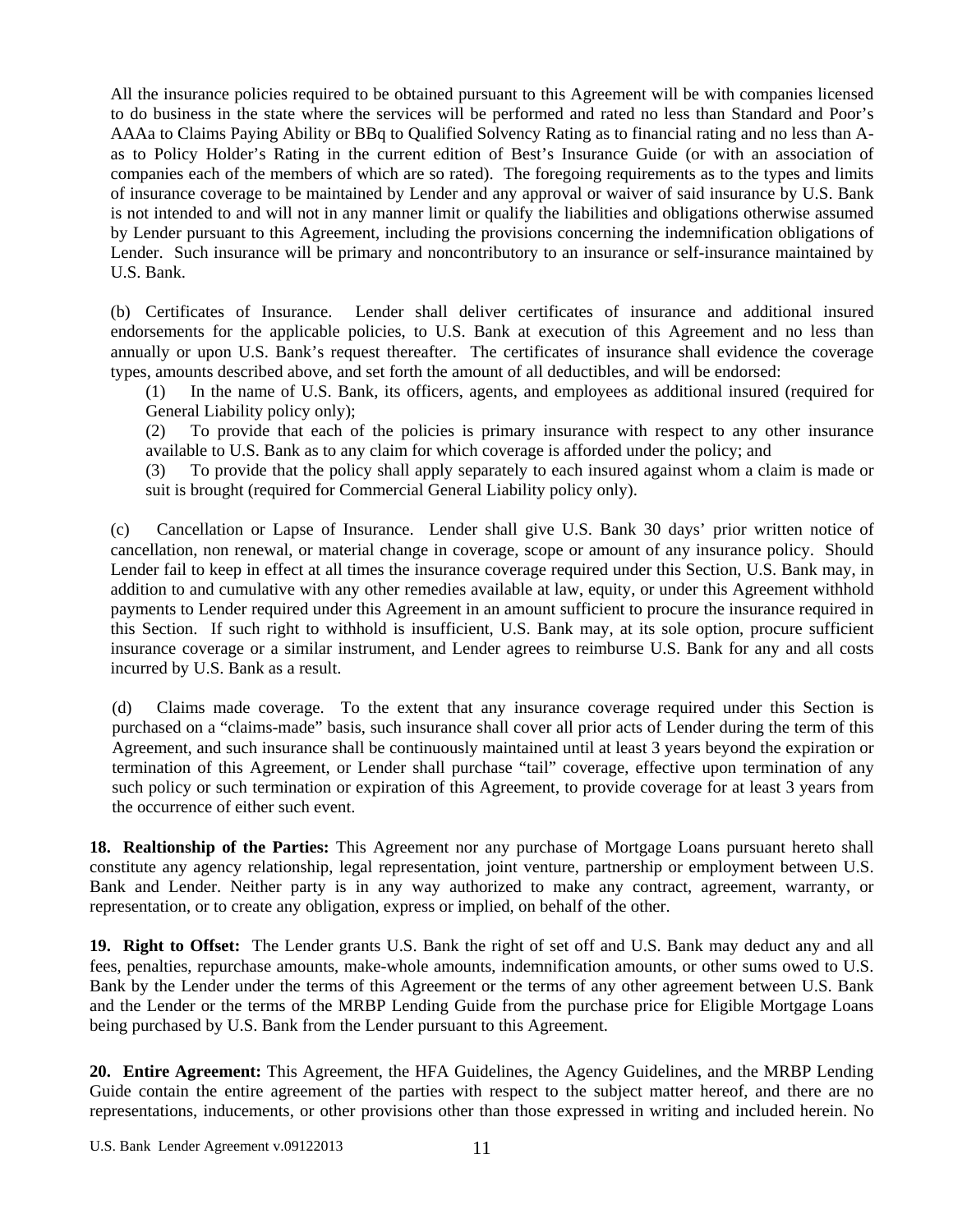changes, addendums, additions, or deletions to this Agreement will be acceptable except under the terms of Section 23 of this Agreement. This Agreement restates, and supersedes any and all prior mortgage purchase agreements or U.S. Bank lending agreements between the parties regarding a HFA program. All terms of this Agreement shall be construed and interpreted according to their plain meaning and no term shall be more strictly construed against U.S. Bank merely because U.S. Bank has drafted this Agreement.

**21. Survival; Severability:** All of the covenants, agreements, representations and warranties made herein by the parties hereto shall survive and continue in effect after the termination of the Agreement or the consummation of the transactions contemplated hereby. Any provisions of the Agreement that is prohibited or unenforceable in any jurisdiction shall, as to such jurisdiction, be ineffective to the extent of such prohibition or unenforceability without invalidation of the remaining portions hereof or affecting the validity or enforceability of such provision in any other jurisdiction. This Agreement may be executed in counterparts, all of which taken together shall constitute one and the same instrument.

**22. Assignment:** This Agreement may not be assigned or transferred by Lender without the prior written consent. U.S. Bank may assign this Agreement to any affiliate, subsidiary, parent, successor by merger or successor-in-interest without the prior consent of Lender. This Agreement, and any and all representations, warranties or covenants of Lender hereunder, may be enforced against Lender by U.S. Bank and/or their successors and assigns.

**23. Amendment:** U.S. Bank shall have the right to amend this Agreement with written notice to Lender.

**24. Governing Law; Venue:** It is mutually understood and agreed that the law of the State of Minnesota shall govern this Agreement in all respects. Any disputes arising out of or relating to this Agreement, including but not limited to any alleged breach of this Agreement, shall be venued exclusively in the state or federal courts in the State of Minnesota and the parties to this Agreement hereby expressly consent to the exercise of personal jurisdiction over them by such courts.

## **25. Confidentiality:**

(a) Definition. Each party (a "Recipient") may have access to and each party (as "Owner") may provide to the other party, information that the Owner regards as confidential or proprietary. "Confidential Information" means information of a commercial, proprietary or technical nature and includes the following, whether now in existence or hereafter created:

- (1) any information of or about Mortgagors of any nature whatsoever, and specifically including, the fact that someone is a customer or prospective customer of U.S. Bank, all lists of customers, former customers, applicants and prospective customers and all personal or financial information relating to and identified with such persons ("Customer Information");
- (2) all information marked "confidential" or similarly marked, or information that the Recipient should, in the exercise of reasonable business judgment, recognize as confidential;
- (3) all business, financial or technical information of the Owner;
- (4) the Owner's marketing philosophy and objectives, promotions, markets, materials, financial results, technological developments and other similar proprietary information and materials;
- (5) all information protected by rights embodied in copyrights, whether registered or unregistered (including all derivative works), patents or pending patent applications, know how, trade secrets and any other intellectual property rights of the Owner or Owner's licensors;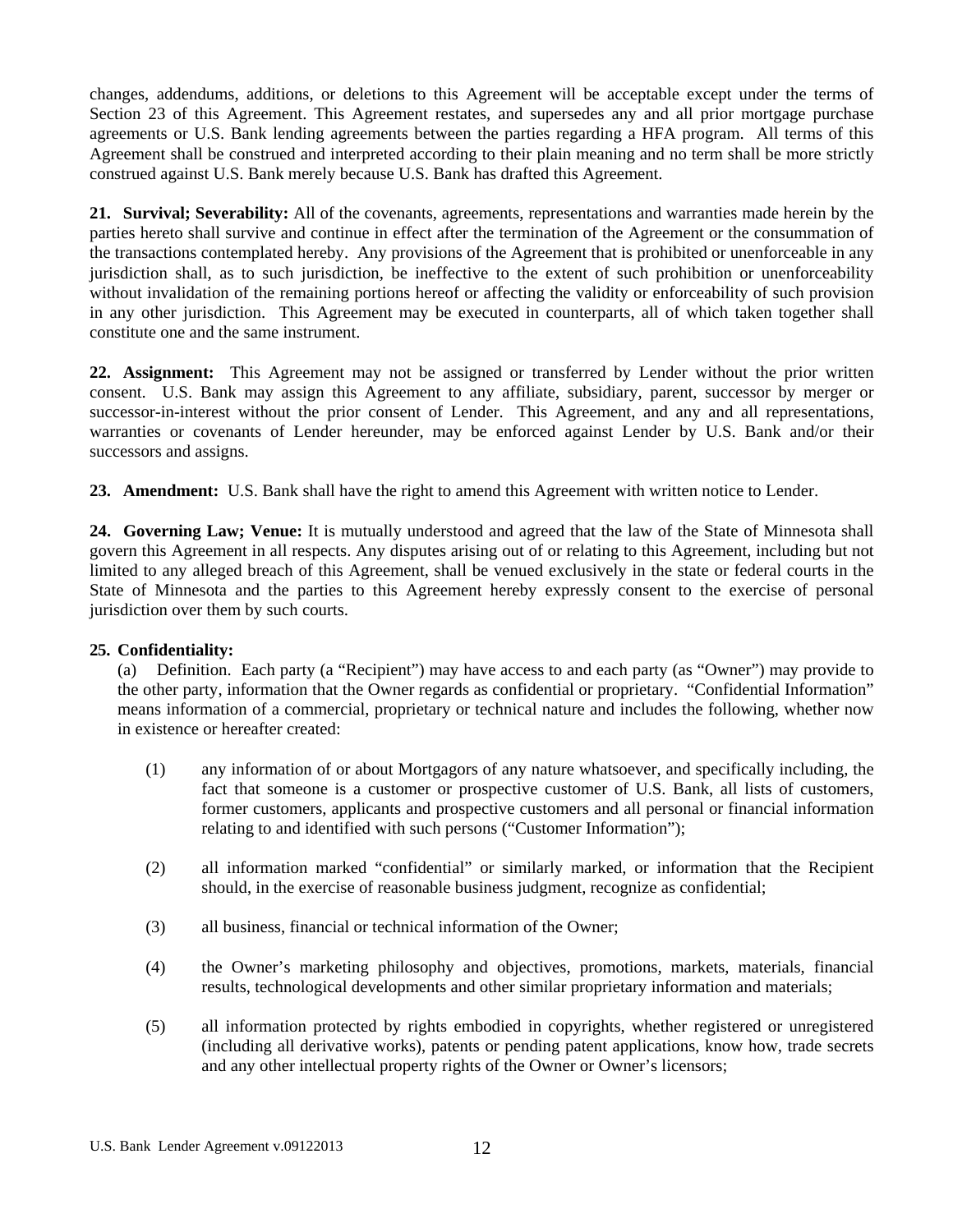- (6) information with respect to employees of U.S. Bank which is non-public, confidential, business related, or proprietary in nature, including names of employees, the employees' positions within U.S. Bank, the fact that they are employees of U.S. Bank, contact information for employees, personal employee identification numbers, and any other information released to Lender regarding employees in the past and in the future; and
- (7) all notes, memoranda, analyses, compilations, studies and other documents, whether prepared by the Owner, the Recipient or others, which contain or otherwise reflect Confidential Information.

(b) Exclusions. Except for Customer Information, the term Confidential Information excludes any portion of such information that Recipient can establish by clear and convincing evidence to have:

- (1) been publicly known without breach of this Agreement;
- (2) been known by Recipient without any obligation of confidentiality, prior to disclosure of such Confidential Information; or
- (3) been received in good faith from a third party source that to Recipient's reasonable knowledge rightfully disclosed such information; or
- (4) been developed independently by Recipient without reference to the Owner's Confidential Information.
- (c) Essential Obligation.
	- (1) Confidential Information must be held in confidence and disclosed only to those employees or agents whose duties reasonably require access to such information. Recipient must protect the Owner's Confidential Information using at least the same degree of care, but no less than a reasonable degree of care, to prevent the unauthorized use, disclosure or duplication (except as required for backup systems) of such Confidential Information as Recipient uses to protect its own confidential information of a similar nature. Recipient shall establish and maintain data safeguards against the destruction, loss, alteration of or unauthorized access to Owner's Confidential Information in the possession of Recipient.
	- (2) Each party must establish and maintain data security policies and procedures designed to ensure the following:
		- a) security and confidentiality of Customer Information;
		- b) protection against anticipated threats or hazards to the security or integrity of Customer Information; and
		- c) protection against the unauthorized access or use of Customer Information.
	- (3) Lender must permit U.S. Bank to monitor and/or audit Lender's compliance with this Section during regular business hours upon not less than forty-eight hours' notice to Lender and provide U.S. Bank copies of audits and system test results acquired by Lender in relation to the data security policies and procedures designed to meet the requirements set forth above.

(d) Compelled Disclosure. If Recipient is required by a court or governmental agency having proper jurisdiction to disclose any Confidential Information, Recipient must promptly provide the Owner notice of such requirement to enable the Owner to seek an appropriate protective order. Provided however, if required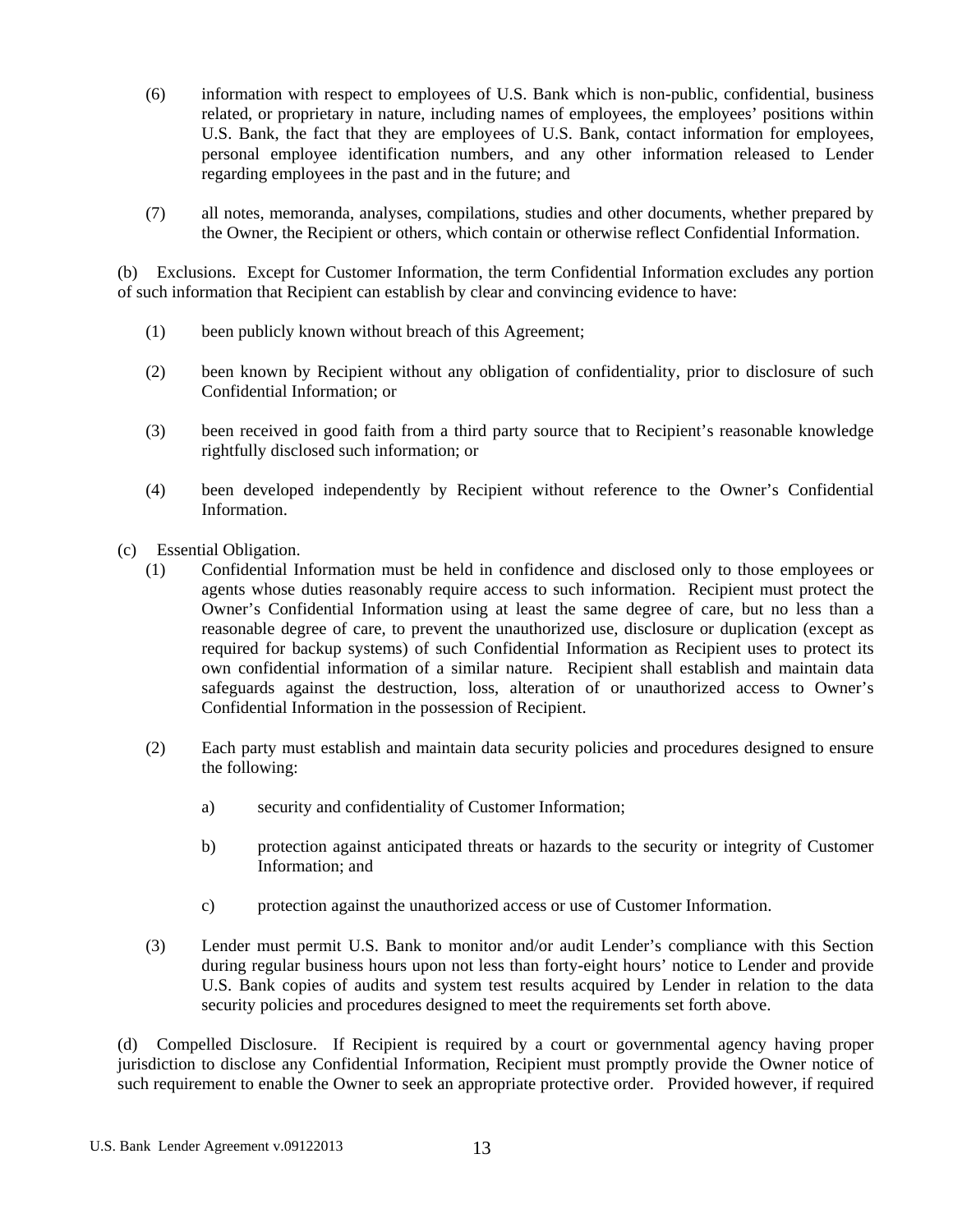by law, rule or regulation, U.S. Bank may disclose Lender's Confidential Information to a governmental agency with proper jurisdiction without notification to Lender.

(e) Limited Use of Confidential Information and Survival of Obligations. Recipient may use the Confidential Information only as necessary for Recipient's performance under or pursuant to rights granted in this Agreement and for no other purpose. Recipient's limited right to use the Confidential Information expires upon expiration or termination of this Agreement. Recipient's obligations of confidentiality and nondisclosure survive termination or expiration of this Agreement. Upon expiration of Recipient's limited right to use the Confidential Information, Recipient must return all physical embodiments to Owner or, with Owner's permission, Recipient may destroy the Confidential Information.

(f) Disposition of Confidential Information. Recipient must develop and maintain appropriate security measures for the proper disposal and destruction of Confidential Information. Upon Expiration of Recipient's limited right to use the Confidential Information, Recipient must return all physical embodiments thereof to Owner or, with Owner's permission, Recipient may destroy the Confidential Information. Recipient shall provide written certification to Owner that Recipient has returned, or destroyed, all such Confidential Information in Recipient's possession. Notwithstanding the foregoing, Recipient may retain one archival copy of Confidential Information, which may be used solely to demonstrate compliance with the provisions of this Section. If Lender's services include or require removal or destruction of media storage devices, Lender shall use best industry practices to clear U.S. Bank's Confidential Information from the media storage device and shall provide certification that all Confidential Information has been removed from the device or media storage device has been destroyed.

(g) Disclosure to Third Parties. If disclosure of Confidential Information to third parties is required or allowed under this Agreement, Recipient must ensure that such third parties have express obligations of confidentiality and non-disclosure substantially similar to Recipient's obligations under this Agreement. Recipient will be liable for any and all damages arising out of such third parties' disclosure of Confidential Information.

(h) Remedies. If Recipient or any of its representatives or agents breaches the covenants set forth in this Agreement, irreparable injury may result to the Owner or third parties entrusting Confidential Information to the Owner. Therefore, the Owner's remedies at law may be inadequate and the Owner shall be entitled to seek an injunction to restrain any continuing breach. Notwithstanding any limitation on Recipient's liability, the Owner shall further be entitled any other rights and remedies that it may have at law or in equity.

(i) Security Breach. If there is any actual or suspected theft of, accidental disclosure of, loss of, or inability to account for any Confidential Information by Lender and/or any unauthorized intrusions into Lender's facilities or secure systems (collectively "Security Breach"), Lender must immediately, i) notify U.S. Bank, ii) estimate the Security Breach's effect on U.S. Bank, iii) specify the corrective action to be taken, iv) investigate and determine if a Security Breach has occurred, and v) take corrective action to prevent further breach. Lender must, as soon as is reasonably practicable, make a report to U.S. Bank including details of the Security Breach and the corrective action Lender has taken to prevent further breach. Lender must cooperate fully with U.S. Bank to notify U.S. Bank's Customer(s) as to the facts and circumstances of the Security Breach. Except as may be strictly required by Applicable Law, Lender agrees that it will not inform any third party of any such Security Breach without U.S. Bank's prior written consent; however, if such disclosure is required by applicable law, Lender agrees to work with U.S. Bank regarding the content of such disclosure so as to minimize any potential adverse impact upon U.S. Bank and its clients and customers.

**26. Attorney's Fees:** If it is determined in a judicial proceeding that the Lender has failed to perform under any provision of this Agreement or if U.S. Bank shall employ attorneys or incur other expenses for the enforcement, performance, or observance of the terms of this Agreement on the part of Lender, then U.S. Bank shall be reimbursed by the Lender on demand for reasonable attorneys' fees and other out-of-pocket expenses.